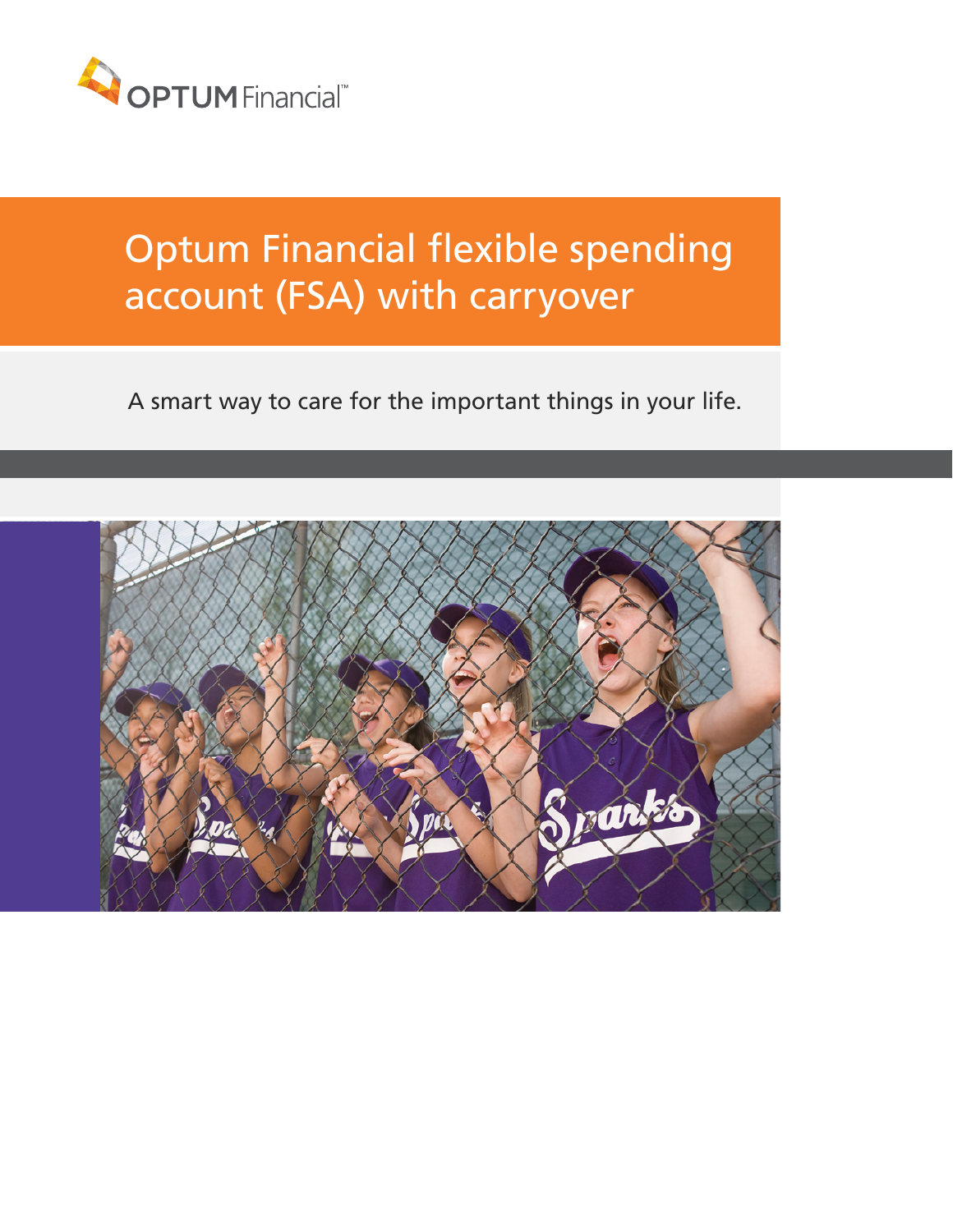# Plan for health care expenses.

An Optum Financial FSA is the smart way to save and pay for IRS eligible health care expenses. It's smart because you can set aside pre-tax dollars in your FSA. Whenever you need to pay out-ofpocket for eligible health care costs, just use your Optum Financial payment card.

## **Lower your taxes.**

When you contribute to an FSA, you're setting aside pre-tax dollars. You don't have to pay federal income taxes on the money you put into your account. That means you may actually lower the amount of federal income tax you pay.

## **Access your funds immediately.**

The money you choose to put into your FSA is available to you on the first day of your plan year. You don't have to wait until your FSA balance grows to pay for eligible expenses.

## **The "use it or lose it" rule.**

The "use it or it lose" rule means you will lose any money left in your account at the end of the plan year. However your health care FSA includes a provision that allows you to carry over a limited dollar amount from one plan year to the next. You will only forfeit dollars if your balance exceeds the allowable carryover after the run out period has ended.

# It's your choice. You decide how much to contribute.

With an FSA, you choose how much to contribute. Be sure to plan ahead and create a list of anticipated health care expenses for the coming year.

| <b>Expense</b>                                 | <b>Estimated cost</b> |
|------------------------------------------------|-----------------------|
| <b>Prescriptions</b>                           |                       |
| • Prescription drugs                           | \$                    |
| <b>Copayments, coinsurance and deductibles</b> |                       |
| • Office visit copayments                      |                       |
| • Coinsurance payments                         |                       |
| • Medical plan deductible                      |                       |
| <b>Dental</b>                                  |                       |
| • Eligible dental services                     |                       |
| • Orthodontist                                 |                       |
| <b>Vision and hearing</b>                      |                       |
| $\bullet$ Eye exams                            |                       |
| • Eyeglasses and contacts                      |                       |
| • Hearing aid                                  |                       |
| • Other expenses                               |                       |
|                                                |                       |
| Your total expenses for plan year              | ς                     |

## **You may be able to use your FSA to pay for:**

- Alcohol and drug addiction inpatient treatment
- Breast reconstruction surgery following a mastectomy or cancer
- Dental treatment
- Diagnostic tests and devices
- Doctor's visits
- Eye exams
- Eyeglasses and contact lenses
- Fertility enhancements
- Hearing aids and batteries
- (Certain) over-the-counter drugs and medications
- Physical therapy
- Prescriptions
- Smoking cessation programs

## **You CANNOT use your FSA to pay for:**

- Cosmetic surgery
- Diaper service
- Electrolysis or hair removal
- Health club dues
- Teeth whitening
- Toiletries (soap, body lotion)
- Vitamins and nutritional supplements
- Weight loss programs (unless prescribed)

## **IMPORTANT**

This is only a partial list. For more information, check out the qualified medical expense tool on **optumfinancial.com**.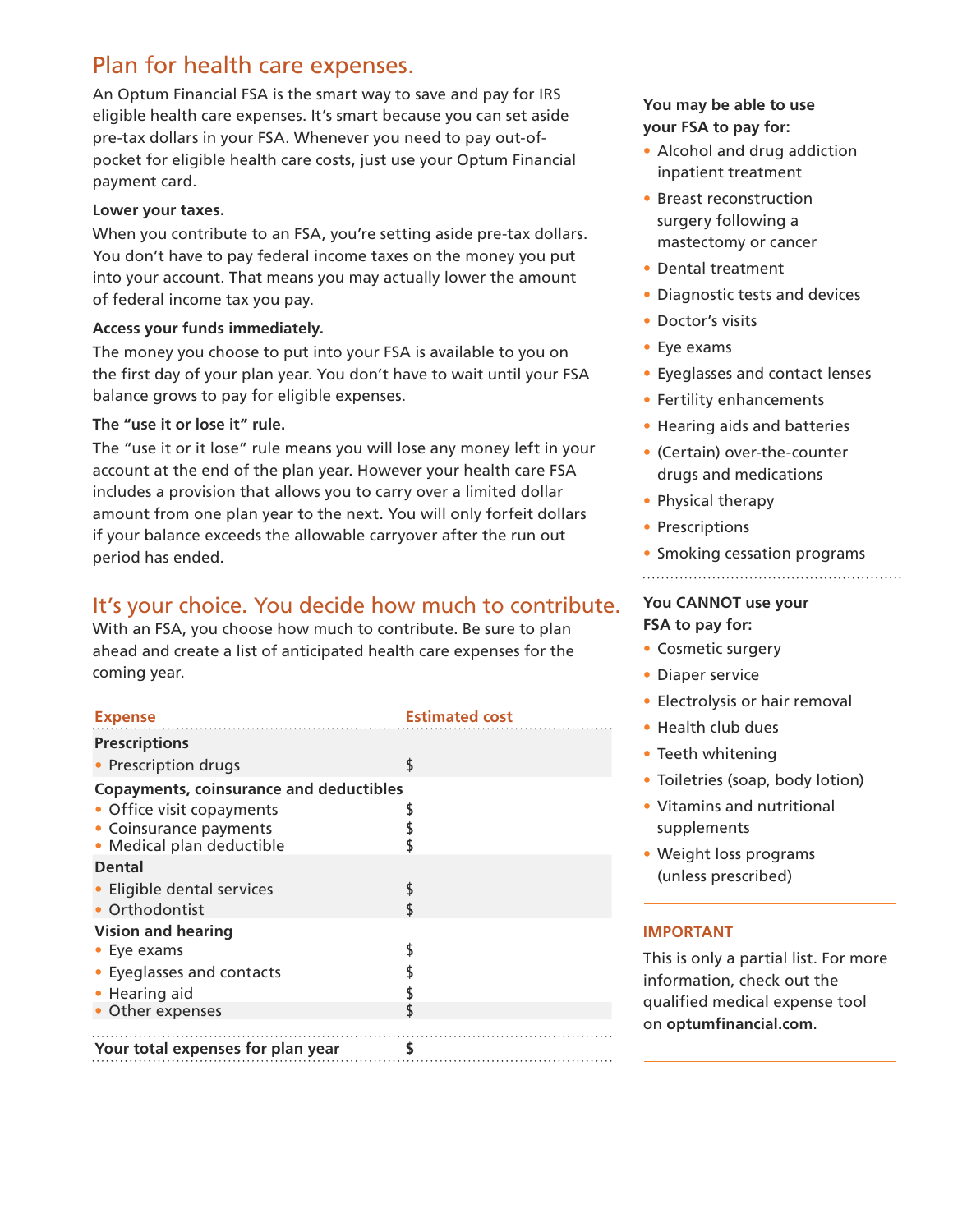# **How much money can I save?**

If your annual income is \$45,000, **you can save \$593 a year** in taxes.

| <b>Check it out:</b>                                 | <b>With FSA</b> | <b>No FSA</b> |
|------------------------------------------------------|-----------------|---------------|
| Annual pay                                           | \$45,000        | \$45,000      |
| Pre-tax FSA contribution                             | $-$ \$2,000     | -\$0          |
| Taxable income                                       | \$43,000        | \$45,000      |
| Combined Federal, State and Social<br>Security taxes | $-$12,750$      | $-$13,343$    |
| After-tax dollars spent on eligible<br>expenses      | $-50$           | $-$2,000$     |
| Spendable income                                     | \$30,251        | \$29,658      |
| <b>Tax Savings</b>                                   | \$593*          | \$0           |

## Access your account anywhere, any time.

| <b>HEA</b><br>٠                            |                   |
|--------------------------------------------|-------------------|
| <b><i>READY COMPANY</i></b><br>\$1,229.50  |                   |
| MANUFACT SUMMARY MANUFACTURERS IN THE 2017 |                   |
| Current balance                            | 91,339.00         |
| <b>Gyment sales</b>                        | \$1,229.52+       |
| Cock-Inchester                             | \$2,224.50        |
| <b><i>Rusham tuturus</i></b>               | 63,224.94         |
| <b>CONTRAUTIONS</b>                        |                   |
| <b><i><u>broid prediction</u></i></b>      | \$3,000.00        |
| Communist Emit                             | \$1,400.00<br>--- |
| Left to Contribute                         | \$1,400.00        |
| ECON TANGICTONS                            |                   |
| INVANT, INCOM.                             | 42.00             |
|                                            |                   |

Sign in to your account at **optumfinancial.com** or use our mobile app to:

- Check your balance
- View your claims
- Monitor payments
- Receive messages
- Submit receipts

## **Paying for eligible expenses.**

With your Optum Financial payment card, you can pay for eligible health care expenses without submitting any paper claim forms. It's fast and convenient. Fill a prescription. Pay and be on your way.

You can also pay for eligible health care expenses with a personal credit card or check. Just submit a claim request online, or on the mobile app, along with the right documents, and receive your reimbursement directly into your bank account. Sign up for direct deposit when you sign in to your account at **optumfinancial.com**.

## **Save your receipts.**

Be careful how you use your FSA. There are rules. You will want to keep receipts from your doctors, dentists, clinic, pharmacy and hospital for all eligible health care expenses. All receipts should include the date and description of the service, provider's name and amount paid. That way, you have proof if you need to verify that all of your FSA expenses meet IRS requirements for eligibility.

## **Changing your contributions.**

In special situations — if you get married or divorced, or if you have a baby — you may be able to adjust the amount you contribute to your FSA. This iscalled a change in status. If you have a qualifying change in status, your benefits representative can help you adjust your contributions. For specific details, check your employer's plan documents.

If you leave the company during the plan year, you may submit FSA claims for expenses incurred while you were still covered under the plan.



**Optum Financial payment card** It's easy to pay for eligible health care expenses with the Optum Financial payment card.

## **Start saving today.**

Sign up for an FSA during benefits enrollment. After you enroll, watch the mail for your welcome letter and Optum Financial payment card.

Visit **optumfinancial.com** to learn more.